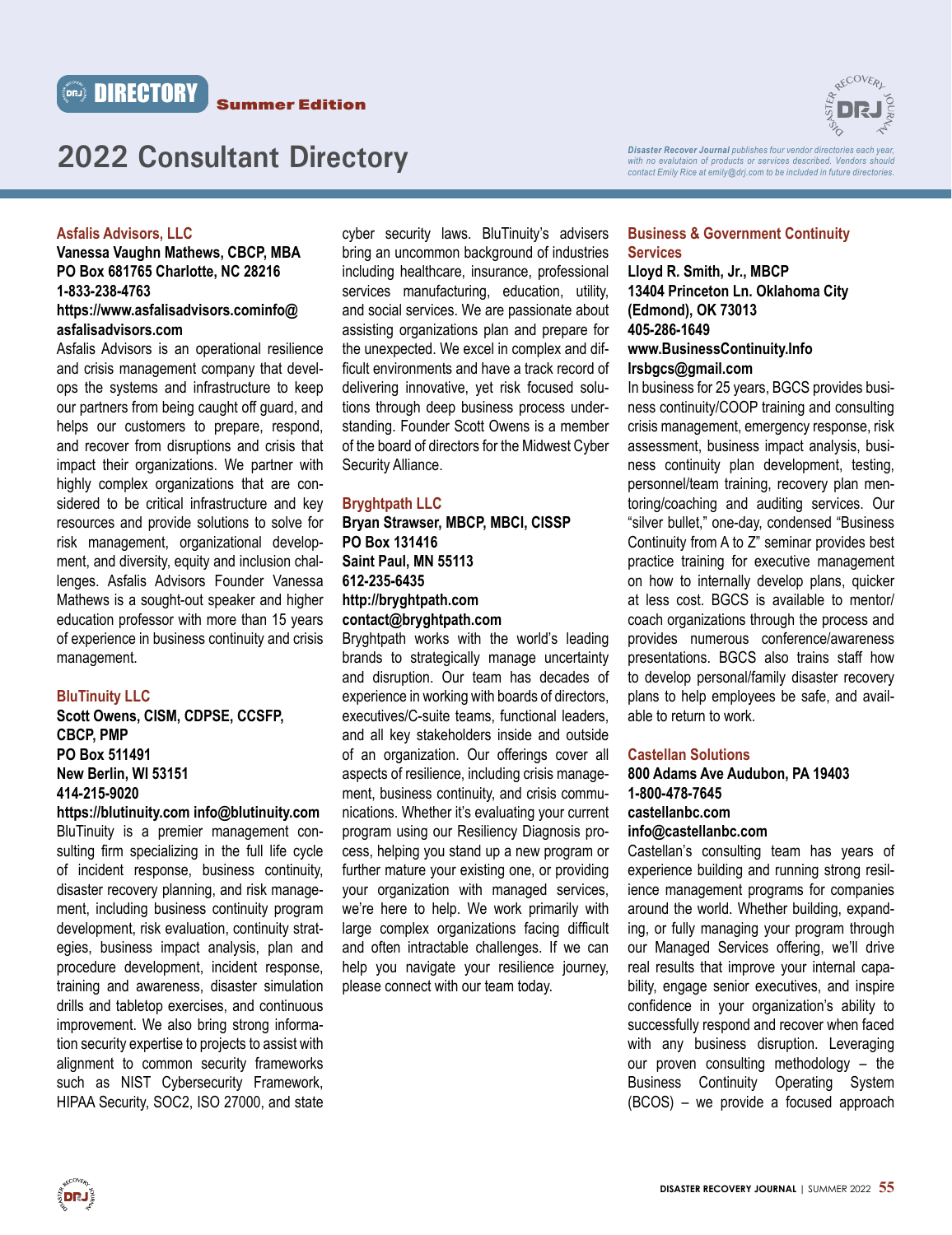



*Disaster Recover Journal publishes four vendor directories each year,*  with no evalutaion of products or services described. Vendors should *contact Emily Rice at emily@drj.com to be included in future directories.*

to business resilience that is aligned to your organization's business strategy and rightsized for your needs. If you're looking for help with your resilience management program, please connect with our team today.

# **Cipher Integrity LLC 949-419-6200 bodonoghue@cipherintegrity.com**

# **www.cipherintegrity.com** Cipher Integrity LLC specializes in custom technology risk and compliance services such as cyber incident response plans, BCP/ DR plans, policies and procedures, GLBA, IT risk assessments, social engineering, training and testing, vendor management, technology compliance frameworks, and pandemic plans. Cipher Integrity brings together tailored programs and the most current regulatory guidelines, empowering our clients with resources and the support needed to meet compliance requirements. Whether you are a financial institution, hospital, university, or a software development firm, Cipher Integrity's expertise delivers the best return on both your investment and your time.

## **Covington & Associates, LLC**

# **Francis A. Covington P.O. Box 752844 Las Vegas, NV 89136 702-381-7452 https://www.CovingtonCA.com fcovingt@covingtonca.com**

While we have been a traditional business continuity and disaster recovery planning company for many years. We added a suite of IT business resiliency management solutions to our portfolio several years ago. The core of our products focuses on; cyber-security, systems integrity management, and high availability disaster recovery (HADR) solutions. These solutions are widely utilized in "the" most available and secure IT operations in the world. Our staff has more than 100 man-years of experience in business resiliency, business continuity and disaster recovery consulting,

planning, training, and software solutions. We are a leader in the financial, transportation, and insurance communities (for example).

# **Deloitte & Touche LLP**

**David Sarabacha, MBCP, MBCI, CISSP, CISM, CGEIT, CISA 30 Rockefeller Plaza New York, NY 10112-0015 503-308-2490 www.deloitte.com dsarabacha@deloitte.com** 

As the top-rated strategic risk and cyber security professional services firm in the world and provider of full-scope resilience services, Deloitte has the experience to help your organization better predict, protect, respond, and recover from nearly any catastrophic event. Whether your greatest risks are cyber-based, brand and reputational concerns, third party reliance, operational failures or traditional financial impacts, Deloitte has solutions that can help improve your readiness. We provide crisis management, strategic communications, supply chain support and data center/ network design services, in addition to traditional requirements analysis/BIA, strategic cost-benefit analyses, plan development and integrated exercise design and implementation services.

# **Discenza Business Continuity Solutions David Discenza**

# **1009 Brook View Circle Marlton, NJ 08053 203-305-1299**

# **https://businessresiliencesolutions.biz/ david@discenzabcs.com**

DBCS provides a full range of business continuity planning services including new plan creation; revision, updating of existing plans; table-top exercises of plans; after-action reviews of disruptions. In addition, DBCS partners with other firms to address crisis communications, disaster recovery and cybersecurity issues.

#### **Eagle Rock Alliance, Ltd. Gerry Nolan P.O. Box 633, Essex Fells, NJ 07021**

# **gnolan@eaglerockltd.com**

Since 1998, Eagle Rock's expert staff BC, DR and IT consultants have created or supported hundreds of BCM programs, analyses, and risk management solutions. The firm's extensive project portfolio specializes in enterprise resiliency planning, BC/DR program management, risk assessments, BIAs, continuity and recovery strategy evaluations, business function continuity, IT systems and services recovery, plan development, documentation, and test exercises. Comprehensive BC, IT-DR, cloud and COLO plans, and program management services are also available. Projects are bid at fixed fees or on time and material, at competitive rates for resource skill levels required.

## **eBRP Solutions**

# **Ramesh Warrier US Toll-Free: 888-480-3277 International: +1 (905) 677-0404 Mississauga, ON L4W 4Y1 Canada www.eBRP.net**

# **info@eBRP.net**

eBRP Solutions, established in 2002, is a leading provider of BC/DR software and BCM consulting services. Deployed by many global enterprises and U.S. federal agencies, eBRP Suite provides utilities and tools to build flexible BC/DR plans to respond effectively to business disruptions. eBRP Suite visualizes downstream business impacts and upstream process dependencies using the interactive Impact Dashboard. During an incident or a recovery exercise, the real-time Incident Dashboard provides the ability to monitor, measure and manage the recovery efforts. The End-User Landing Page (EULP), 300+ standard reports and platform customization features make eBRP Suite ideal for enterprise BCM programs.

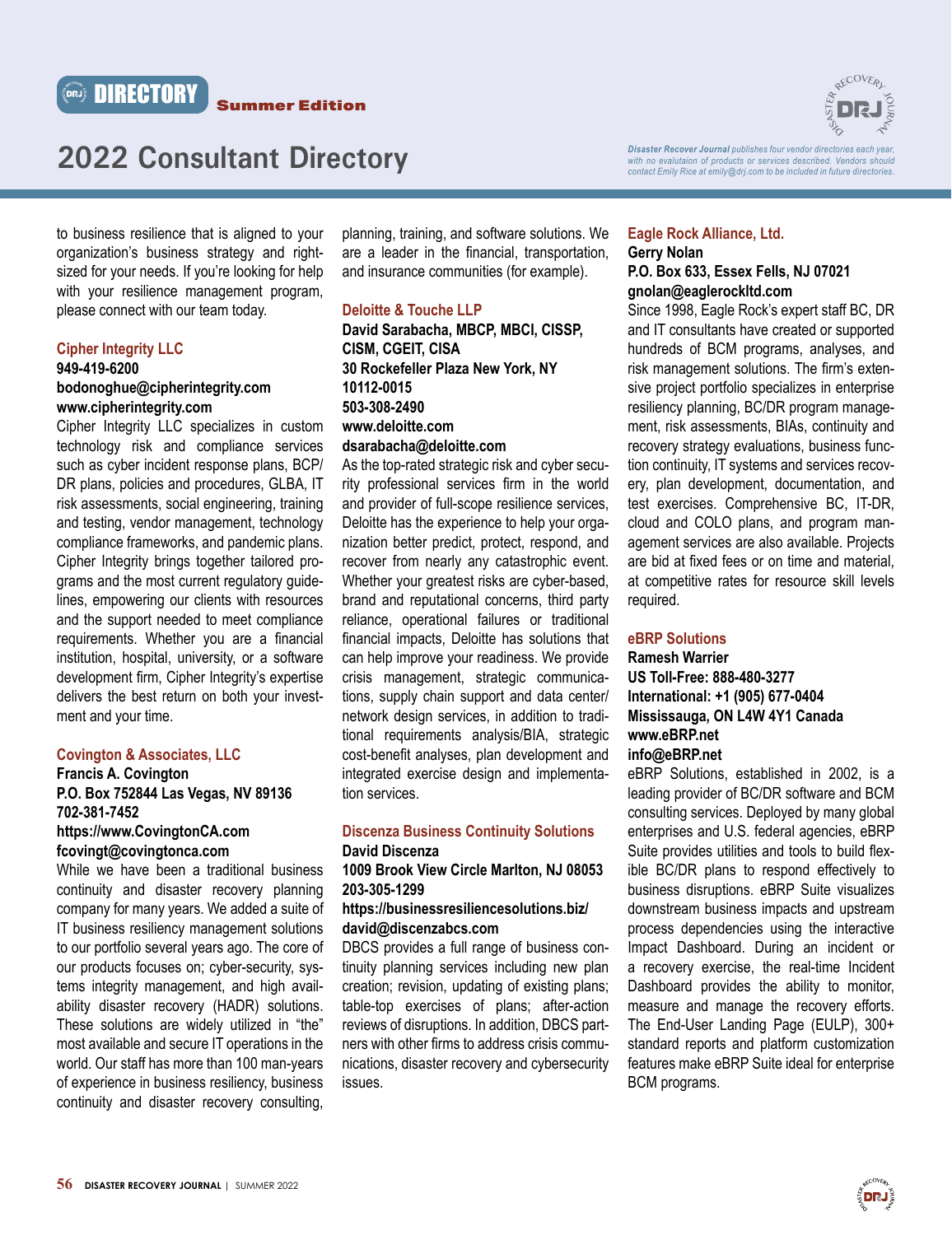



*Disaster Recover Journal publishes four vendor directories each year, with no evalutaion of products or services described. Vendors should contact Emily Rice at emily@drj.com to be included in future directories.*

# **Emergency Management & Safety**

**Solutions Inc. Regina Phelps 260 Whitney Street San Francisco, CA 94131 415-800-8697 ems-solutionsinc.com Regina@ems-solutionsinc.com**

EMS Solutions (EMSS) provides professional consultation and speaking services to some of the world's largest corporations, government agencies and non-profit organizations on five continents. Professional services include crisis management, exercise design, business continuity and pandemic planning. Since 1982, EMSS has developed a distinct style of project delivery favoring substance over style and results over "window dressing." Our approach is pragmatic, reflected in an unwavering focus on client satisfaction gained by delivering results. A woman-owned business, the founder, Regina Phelps, is a wellknown speaker, thought-leader in the industry and the author of four books on both exercise design and crisis management.

## **Fusion Risk Management, Inc.**

## **2 North Riverside Plaza Ste. 1000 Chicago, IL 60606 847-632-1002**

#### **www.fusionrm.com marketing@fusionrm. com**

Fusion Advisory Consulting Services deliver expert resources and guidance to complement your team and maximize the success of your BC/DR, C/ IM, and risk management programs. Fusion will help you accomplish your goals in the most effective and economical way possible at every stage of your program. Whether you are just getting started or advancing your existing program, Fusion's world-class advisory consulting services will help you achieve success. Fusion offers a full range of advisory services including expertise supporting business impact management, integrated risk management, planning, strategy development, and preparation, regulatory compliance and audit preparation, crisis and emergency management, execution, and simulation.

#### **Kyndryl**

# **1 Vanderbilt Ave., New York, NY 10017 855-596-3795**

### **www.kyndryl.com**

Kyndryl works at the core of businesses that move the world. With more than 90,000 skilled professionals operating in more than 100 countries, we design, build, manage and modernize the mission-critical technology systems that the world depends on every day. We are committed to the health and continuous improvement of the vital systems at the heart of the digital economy. With our partners and thousands of customers, we co-create solutions to help enterprises reach their peak digital performance. Our world has never been more alive with opportunities. Together, we can seize them. To learn more, visit www. kyndryl.com.

#### **Institute for Business Continuity Training Jack Alexander**

**1623 Military Road Niagara Falls, NY 14304 877-859-5061** 

# **www.IBCT.com alex@ibct.com**

For nearly 20 years, IBCT has provided business continuity training and consultancy services worldwide. We offer 21st century competency-based business continuity training programs throughout the year in the U.S., Middle East, Europe, and the Caribbean. Our courseware is primarily based on the new International Standard for Business Continuity Management, ISO 22301, and related standards. Each member of our training and consulting staff has more than 25 years of business continuity AND industry management experience, and all hold professional designations and advanced degrees in the business continuity field (e.g. BCRP, CBCP, FBCI, etc).

# **KETCHConsulting**

**Ted Brown 2432 Bernel Road, Suite 203 State College, PA 16803 484-919-2966 WWW.KETCHConsulting.com tedbrown@ketchconsulting.com** 

KETCHConsulting provides expertise/consulting on business continuity (BCP/ COOP), disaster recovery (DR), hot/alternate sites, emergency response, crisis management, information security, software selection, workplace violence, and analyze your BCP/ COOP strategy, implementation, and staffing. Our BIA and tabletop approaches are unique. We'll ensure compliance with standards/regulations. Gaining executive buy-in for BCP/ COOP is a specialty. KETCHConsultants are all certified, senior, experienced, and are the most recognized BCI instructors in the US (but global in mission): Hall of Fame; Consultant of the Year; Lifetime Achievement. Perfect for on-site education. See KETCHConsulting. com (or 484-919-2966) for contacts and education schedule.

#### **Kildow Consulting**

# **Betty A. Kildow 50425 Via Amante La Quinta, CA 92253-7554 760-698-8771**

# **bettykildow@gmail.com**

Betty A. Kildow, FBCI, CBCP Uniquely experienced business continuity management consultant, advisor, trainer, speaker, and author. Partners with executives, continuity managers, and planning groups with a tailored, comprehensive approach to business continuity, disaster recovery, and supply chain risk management – key elements of organizational resilience. Skilled in addressing the challenges that face all types and sizes of organizations in developing and maintaining first-rate business continuity capability. Certified ISO-22301 Lead Implementer/Auditor/Master. Available for short- and long-term engagements including international.

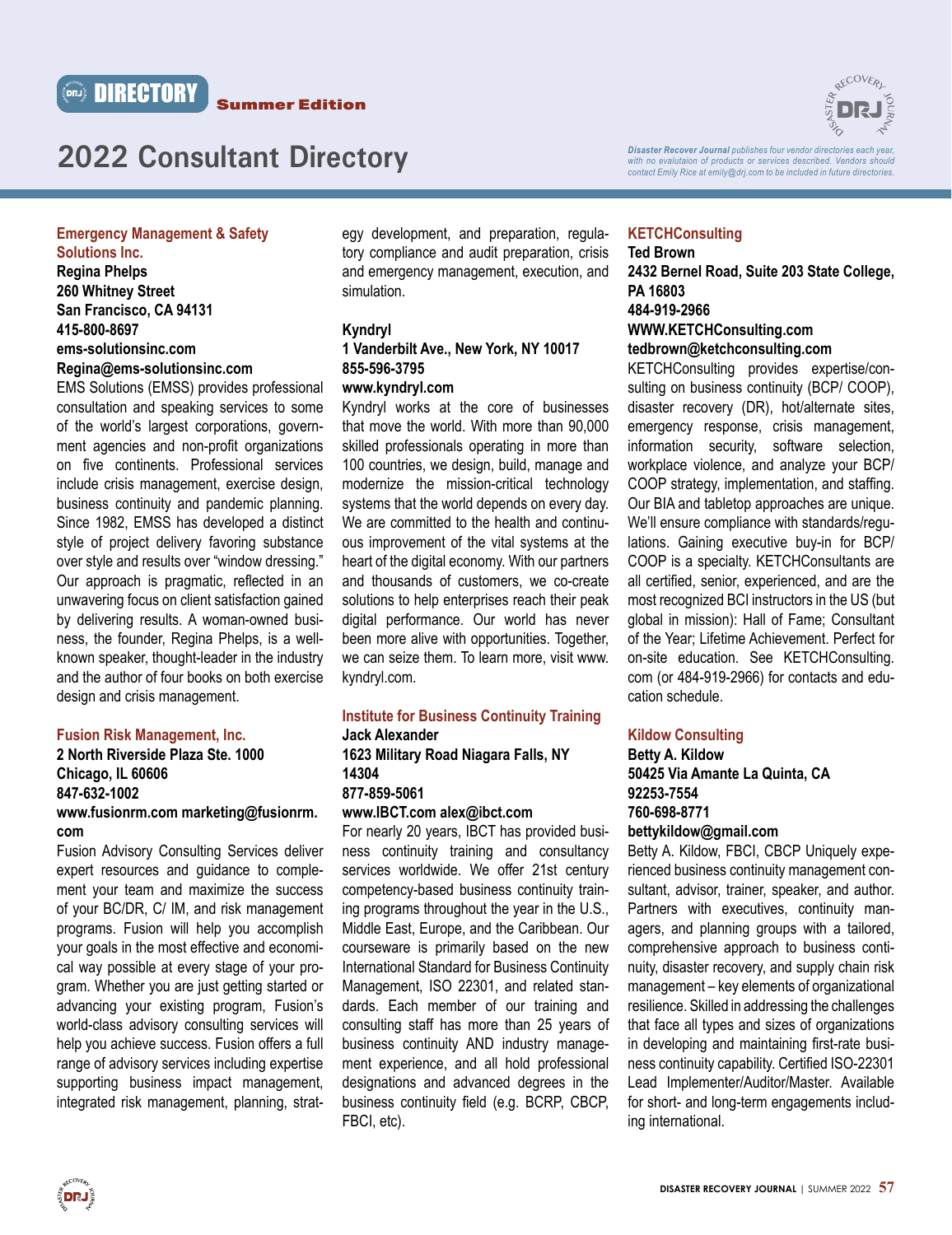



# **KingsBridge**

**Steve Rogers 34 Blair Park Rd, Suite 104 Williston, VT 05495-7534 888-246-6642 www.KingsBridgeBCP.com sales@kingsbridgebcp.com** 

KingsBridge Consulting brings experience, mentorship and support to your business while building a customized plan to support your unique needs. Enlist our help to build your plan (we do the heavy lifting, including threat risk assessment, business impact analysis, team interviews and plan writing), or exercise, audit or update your existing plan. BC/DR planning is all we've done since 1983. Our minimally invasive approach allows you to focus on your business while we focus on your plan.

### **KPMG LLP**

**Robbie Atabaigi 303 Peachtree Street, NE Atlanta, GA 30308 404-222-3257 www.us.kpmg.com us-advisoryservices@kpmg.com Ratabaigi@bellsouth.net**

Increasing regulatory demands, cost pressures, competition from home and overseas – all can affect an organization's growth agenda. KPMG Advisory can help. Our professionals combine technical, market, and business skills that allow them to deliver objective advice that can help you grow your business, improve performance, and manage risk more effectively. Many experienced planners are certified and available globally. The firm's emphasis is on enterprise-wide risk management and end-to-end resiliency planning services. Complete business resiliency program or project management is available. For more information, please contact usadvisoryservices@kpmg. com or visit www. us.kpmg.com.

## **MHA Consulting 888-689-2290 operations@mha-it.com www.mha-it.com**

MHA Consulting is a leading business continuity consulting firm to public and private businesses across the globe. We are a privately held company headquartered in Phoenix, Arizona, and are recognized for our experience and results across a wide range of industries, protecting trillions of dollars in global-market assets for today's leading companies. Our number one goal is to provide a high-profile presence that sends a clear message that we are serious about protecting your organization's assets and staff. Could you maintain business as usual in the face of disruption? When it comes to Business Continuity and business in general, different organizations will have different needs, but it all comes down to that question. With experience across multiple industries, MHA Consulting has full capability to create plans for complex problems to meet concise solutions. Don't let your business resiliency fall by the wayside because of short staffing, lack of technical knowledge or other business pressures. We offer a complete portfolio of consulting services to assess, implement, exercise and maintain the maturity and sophistication of your business continuity program. The MHA Consulting team has more than a century of business continuity and disaster recovery experience. A proven leader in business continuity planning, disaster recovery planning, IT best practices, and crisis management, MHA helps you from program conception to maintenance by providing actionable guides and presentations written by industry thought leaders. Our software, BCMMETRICS™ delivers a comprehensive evaluation, measurement, and scoring of your business continuity management (BCM) program with "FICO" like scores so that you can heighten the sophistication of your BCM program over time.



*Disaster Recover Journal publishes four vendor directories each year,*  with no evalutaion of products or services described. Vendors should *contact Emily Rice at emily@drj.com to be included in future directories.*

#### **Premier Continuum (PCI) info@premiercontinuum.com**

Premier Continuum (PCI) is a leader in business continuity, IT disaster recovery, and crisis, emergency and risk management, offering holistic services including consulting and BCI and ICOR certified training, supported by ParaSolution, its world-class and award-winning BCM software. A trusted advisor for more than two decades, PCI is highly agile and delivers considerable added value to organizational resilience in a cost-effective way that complies with the highest standards and current best practice.

# **The Privacy Professor Consultancy**

**Rebecca Herold**

**625 42nd St, Des Moines, IA 50312 515-491-1564**

**www.privacyguidance.com www.privacysecuritybrainiacs.com rebeccaherold@rebeccaherold.com**

Established in 2004, your trusted source for effective information security, privacy, DR/BC, and compliance tools, education, consulting, key notes, expert witness, and subject matter expert services. Rebecca has more than 25 years of experience and team members each have more than 12 years of experience and expertise. We assist organizations of all sizes, in all industries, and all countries. We also provide online training for all these areas, with a free business admin account with a feature-rich dashboard to assign classes, track, and manage all learners in the organization. Classes are priced on a per class/per learner basis, with prices decreasing as the number of learners per class increases. Specializing in healthcare, financial, government, retail, cloud and emerging tech topics and sectors.

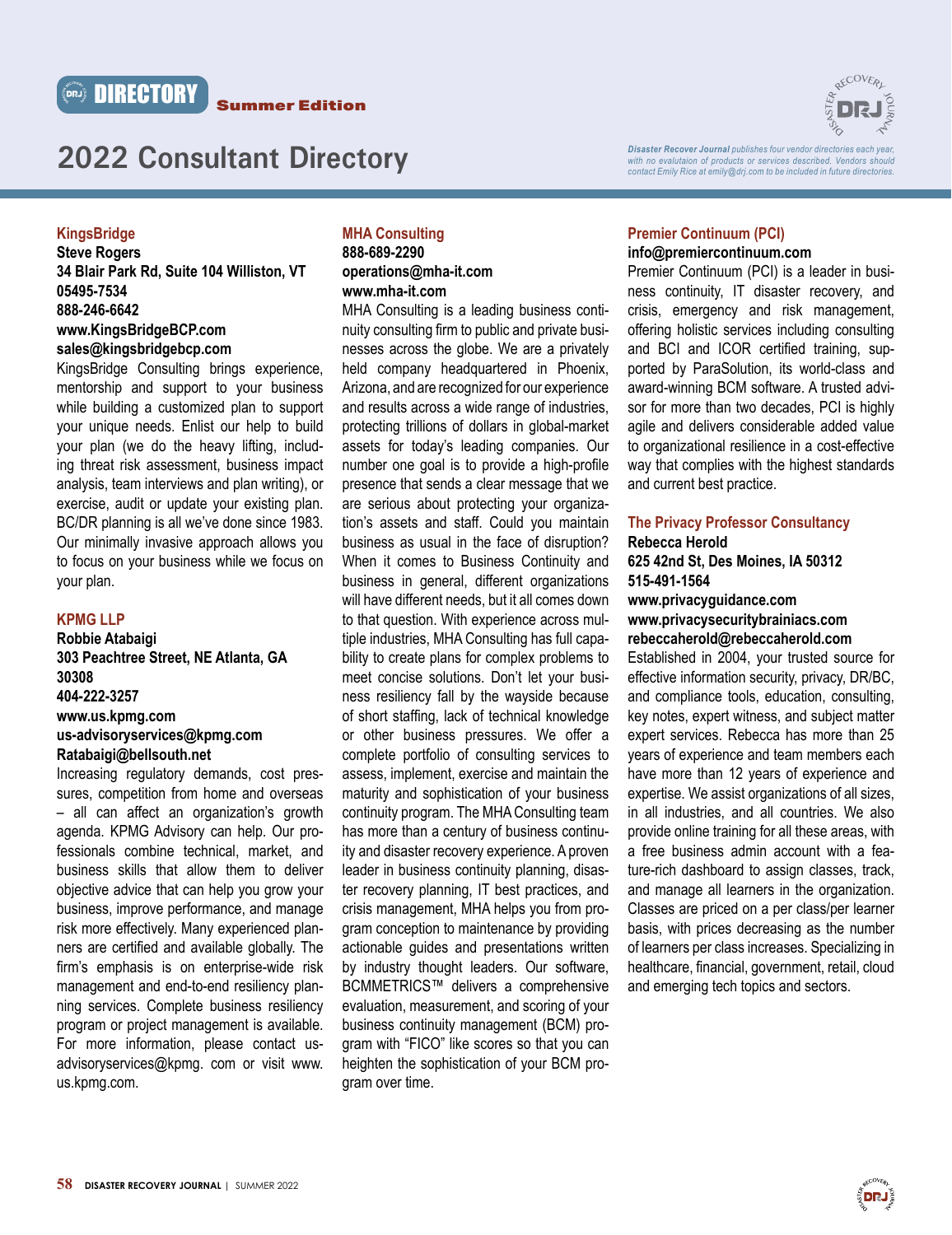



*Disaster Recover Journal publishes four vendor directories each year, with no evalutaion of products or services described. Vendors should* 

**RECOVERL** 

# **RecoveryPlanner**

**Jeff Goldstein 101 Merritt Bvd. Trumbull, CT 06611 877-455-9990 www.recoveryplanner.com** 

# **jgoldstein@recoveryplanner.com**

Since 1999, RecoveryPlanner has been a full-service business continuity (BCM) consulting, cloud and mobile app provider. RecoveryPlanner's in-house BCM professionals develop, implement, and exercise enterprise-wide business continuity and disaster recovery programs and components for all size organizations and vertical markets in both private and public sectors. Our certified planners, with decades of collective "real world" industry experience, strive to meet your goals while creating effective and easily maintainable plans and programs that save time, and reduce costs. In 2019, we were awarded DRI's Product/Service of the Year and shortlisted by CIR for BCM Planning Software Product of the Year.

# **Recovery Plus Planning Services**

**James Mannion** 

#### **1150 N Oakwood Dr Fox Lake, IL 60020 847-867-1977**

#### **jim@recovery-plus.com**

Recovery plan assessment and development; continuity strategy development.

# **Remver Consulting 940-573-6837 Info@Remver.com**

**www.Remver.com**

Remver Consulting is a veteran, woman, and minority owned business continuity, information technology, and cyber security consulting firm. We help design, implement, maintain, and enhance comprehensive business continuity and IT disaster recovery programs. Our innovative and strategic solutions include IT and cyber risk assessments, business impact analysis (BIA), business continuity, and IT disaster recovery plan development.

# **SAI Global 866-594-7227**

# **sales@saiglobal.com https://www.saiglobal.com/en-us/risk/ business\_continuity\_management**

Strategic BCP's award-wining Professional Services Division supports more than 200 organizations. Seasoned consultants – former BC/DR and risk managers, CIOs, IT executives – use proven methods and best practices to help navigate obstacles within BC to DR and strategic IT planning. Our agile approach to consulting extends beyond typical engagements. We accelerate delivery of a resilient plan—energizing and empowering the plan owners to continue plan maintenance while remaining engaged in the business continuity lifecycle. We support BC/DR programs with business impact analysis, compliance validation, continuity program governance, risk mitigation strategies, BC lifecycle management, and staff augmentation. See also Strategic BCP ResilienceONE® under BC planning software.

# **Securely Yours LLC**

**Sajay Rai 131 Guilford Road Bloomfield Hills, Michigan 48304 248-723-5224 www.securelyyoursllc.com** 

# **sajayrai@securelyyoursllc.com**

We provide business continuity and disaster recovery consulting services across all industries. These services include development of business impact analysis (BIA), business continuity and disaster recovery plans. Our disaster recovery mobile app allows clients to mobilize the DR and BCP plans through the use of smart devices. We also conduct simulations and tabletop exercises.

#### **Security Consulting Alliance LLC Jack Plaxe**

### **1126 Reutlinger Ave Suite 328 Louisville, KY 40204 502-541-0698**

*contact Emily Rice at emily@drj.com to be included in future directories.*

#### **www.SecurityConsultingAlliance.com jack@securityconsultingalliance.com**

Physical and cyber security consulting; security management; emergency management, business continuity; crisis management; disaster preparedness; resilience planning; risk management; workplace violence planning; active shooter/active assailant planning; threat assessment and management; terrorism risk consulting; school security; special event security; travel security; executive protection; security for places of worship; cargo and transportation security; chemical facility security.

#### **ServiceNow**

#### **info@servicenow.com 2225 Lawson Ln. Santa Clara, CA 95054 408-501-8550**

#### **www.servicenow.com**

ServiceNow (NYSE: NOW) is the fastestgrowing enterprise cloud software company in the world above \$1 billion. Founded in 2004 with the goal of making work easier for people, ServiceNow is making the world of work, work better for people. Our cloud-based platform and solutions deliver digital workflows that create great experiences and unlock productivity to approximately 5,400 enterprise customers worldwide, including almost 75% of the Fortune 500. For more information, visit servicenow.com.